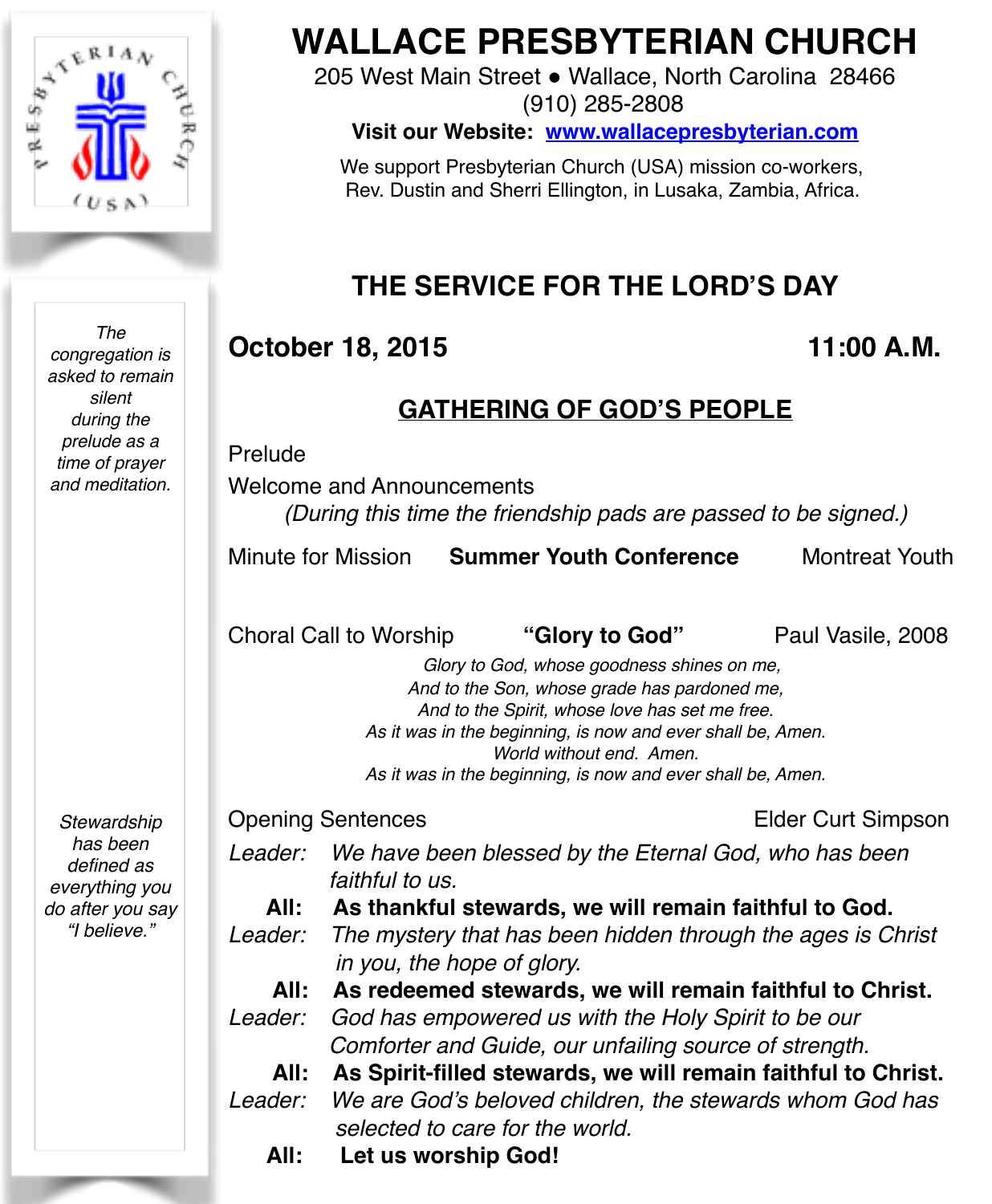#### \*Hymn #612 **"We Praise You, O God"** KREMSER

*Today's Prayer of Confession is taken from the University Presbyterian Church in Chapel Hill, NC (October 11, 2015).*

\*Unison Prayer of Confession

*You have entrusted so much into our hands, O God: the fruitful earth, our lives and vocations, the gift of community with one another, and your abundant grace. Forgive us for hoarding what you intend for us to share. Open our hands and our hearts, we pray, that we may be your faithful stewards and worthy ambassadors of Jesus Christ, in whose name we pray. Amen.*

\*Responsive Asurance of Pardon! ! *Leader: God's abundant grace is strong and eternal.* **All: And forgiveness is ours through Jesus Christ. Thanks be to God!**

\*Gloria Patri Hymn #581 *Glory Be to the Father*

## **PROCLAIMING GOD'S WORD**

Children's Sermon

#### Anthem **"Assurance"** *arr.* John Ness Beck

*David Sanderson, Solo*

*Blessed assurance, Jesus is mine! O what a foretaste of glory divine! Heir of salvation, purchase of God, Born of His Spirit, washed in His blood. This is my story, this is my song, Praising my Savior, all the day long; This is my story, this is my son, Praising my Savior, all the day long. Perfect submission, all is a rest, I in my Savior am happy and blest, Watching and waiting, looking above, Filled with His goodness, lost in His love. This is my story, this is my song, Praising my Savior, all the day long; This is my story, this is my song, Praising my Savior all my life long.*

Prayer for Illumination

*Unstop our ears, O God, that we may hear your Word proclaimed this day. Open our minds and hearts to be changed. Teach us, Lord, that we may follow you more faithfully. Amen.*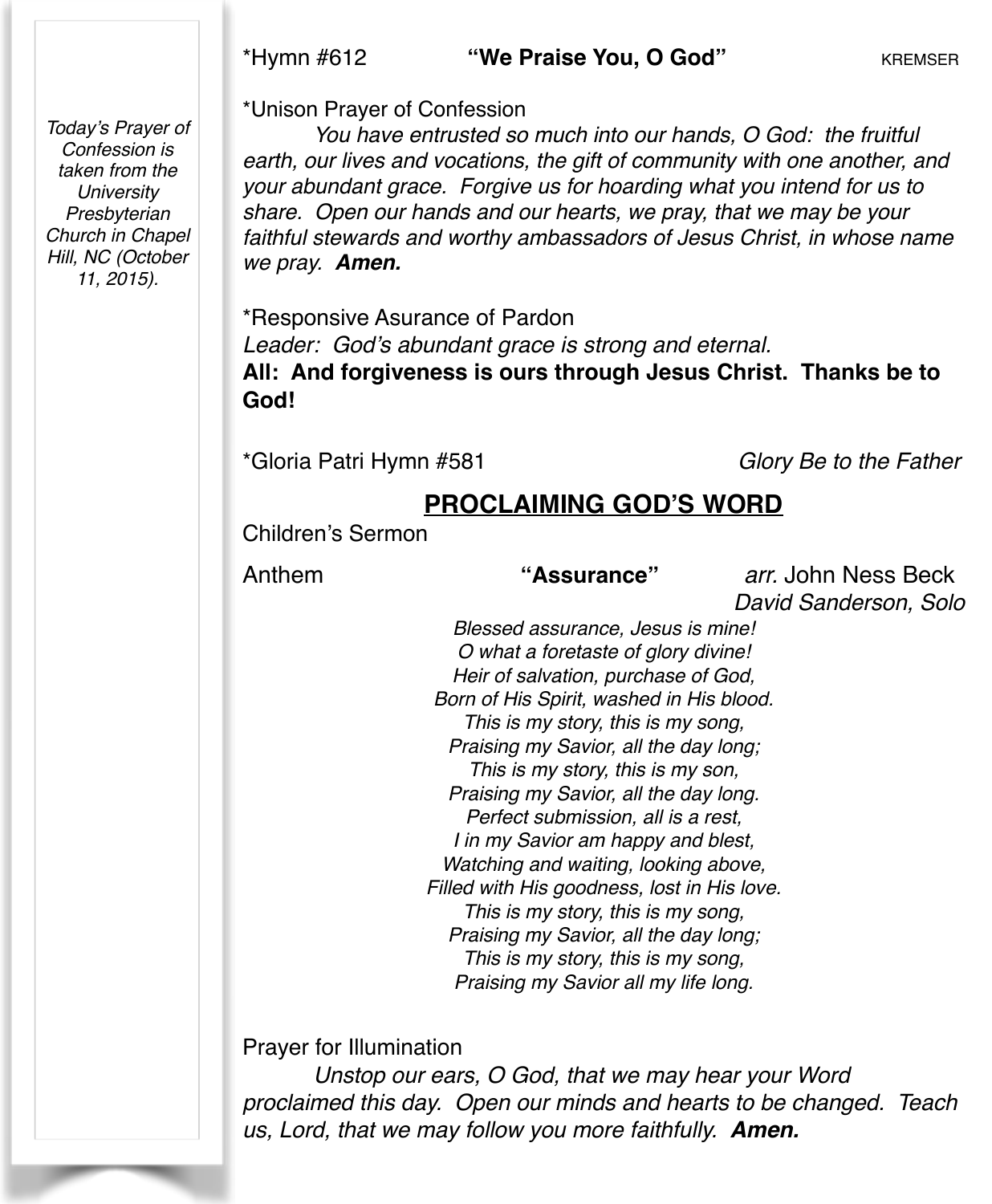|                                                                                                                                                                                                                                                                                                                                | <b>Old Testament Lesson</b><br>Deuteronomy 16:1-17                                                                                                                                                                                                                                                                                                                                                       | <b>Elder Curt Simpson</b><br>+Pages 151, 152 |  |  |
|--------------------------------------------------------------------------------------------------------------------------------------------------------------------------------------------------------------------------------------------------------------------------------------------------------------------------------|----------------------------------------------------------------------------------------------------------------------------------------------------------------------------------------------------------------------------------------------------------------------------------------------------------------------------------------------------------------------------------------------------------|----------------------------------------------|--|--|
|                                                                                                                                                                                                                                                                                                                                | *Hymn #712<br><b>FOREST GREEN</b><br>"As Those of Old Their Firstfruits Brought"                                                                                                                                                                                                                                                                                                                         |                                              |  |  |
|                                                                                                                                                                                                                                                                                                                                | *New Testament Lesson<br>Acts 4:32 - 5:11                                                                                                                                                                                                                                                                                                                                                                | $+$ Page 888                                 |  |  |
| William Willimon<br>says this about<br>the early<br>Christians in<br>Acts: "These are<br>real people who<br>are pulled in<br>different<br>directions by the<br>same real<br>tendencies which<br>tug at us. These<br>are real people<br>struggling to be<br>faithful in a world<br>which makes<br>faithfulness<br>problematic." | Sermon<br>Good Stewards of God's Grace<br>"SAYING "YES" TO GOD"                                                                                                                                                                                                                                                                                                                                          | Dr. Philip K. Gladden                        |  |  |
|                                                                                                                                                                                                                                                                                                                                | For the life that you have given,<br>for the love in Christ made known,<br>with these fruits of time and labor,<br>with these gifts that are your own:<br>here we offer, Lord, our praises;<br>heart and mind and strength we bring;<br>give us grace to love and serve you,<br>living what we pray and sing.                                                                                            |                                              |  |  |
|                                                                                                                                                                                                                                                                                                                                | A Time for Reflection<br>Pastoral Prayer with The Lord's Prayer                                                                                                                                                                                                                                                                                                                                          |                                              |  |  |
| John Calvin's<br>theology<br>condensed:<br>"None of us<br>deserves a thing.<br>How are we<br>going to live to<br>say Thank you?"                                                                                                                                                                                               | <b>GIVING THANKS TO GOD</b>                                                                                                                                                                                                                                                                                                                                                                              |                                              |  |  |
|                                                                                                                                                                                                                                                                                                                                | Presentation of Tithes and Offerings<br>Offertory<br>*Doxology<br>Praise God from whom all blessings flow;<br>Praise Him all creatures here below;<br>Praise Him above ye heavenly host;<br>Praise Father, Son, and Holy Ghost. Amen.                                                                                                                                                                    |                                              |  |  |
|                                                                                                                                                                                                                                                                                                                                | <b>Unison Prayer of Dedication</b><br>Lord Jesus, I give you my hands to do your work. I give you my<br>feet to go your way. I give you my eyes to see as you see. I give you<br>my tongue to speak your words. I give you my mind to think as you<br>think. I give you my spirit so that you may pray in me. I give you my<br>self so that you may grow in me. So that it is you, Lord Jesus, who lives |                                              |  |  |

*and works and prays in me. Amen.*

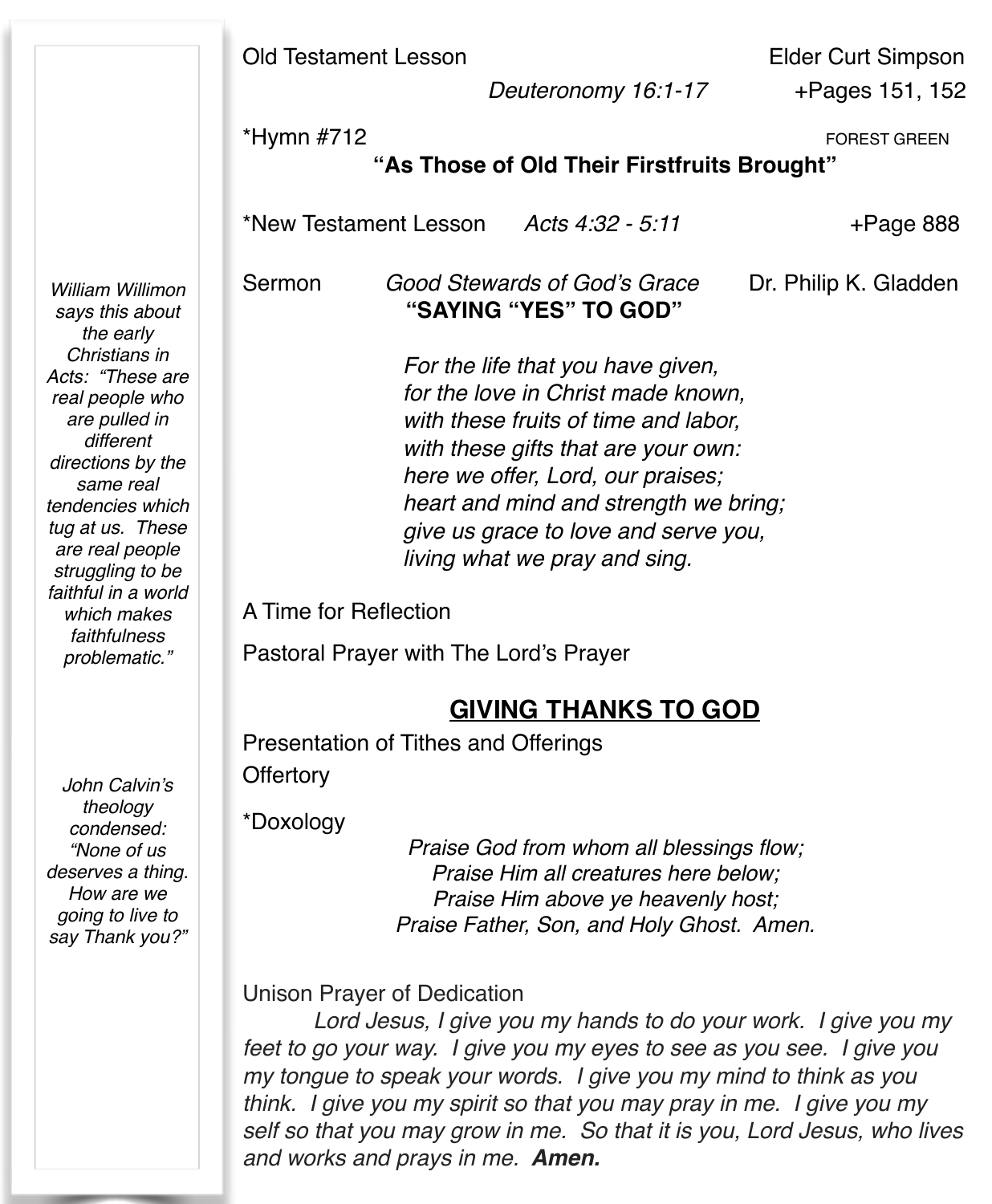**\***The Affirmation of Faith: From "A Declaration of Faith" PCUSA 1977

Christ calls us to pilgrimage toward the kingdom. Jesus announced the coming of God's kingdom and its hidden presence in the midst of the world's kingdoms. He taught His disciples to seek God's kingdom first. We believe Christ gives us and demands of us lives in pilgrimage toward God's kingdom. Like Christ we may enjoy on our journey all that sustains life and makes it pleasant and beautiful. No more than Christ are we spared the darkness, ambiguity, and threat of life in the world. We are in the world, but not of the world. Our confidence and hope for ourselves and other people do not rest in the powers and achievements of this world, but in the coming and hidden presence of God's kingdom. Christ calls each of us to a life appropriate to that kingdom: to serve as He has served us; to take up our cross,

*This praise and worship song can best be understood as reflecting on and expanding 1 Chronicles 29:14b: "For all things come of you, O Lord, and of your own have we given you."There are also echoes of Paul's appeal for Christians to be living sacrifices (Romans 12:1).*

\*Hymn #710 **"We Lift Our Voices"** OFFERING *(We Are an Offering)*

\*Benediction

\*Choral Benediction **"Glory to God"** Paul Vasile, 2008

*Glory to God, whose goodness shines on me, And to the Son, whose grace has pardoned me, And to the Spirit, whose love set me free. As it was in the beginning, is now and ever shall be. Amen.*

#### \*Postlude

*\*All who are able may stand. +The page number in the pew Bible.*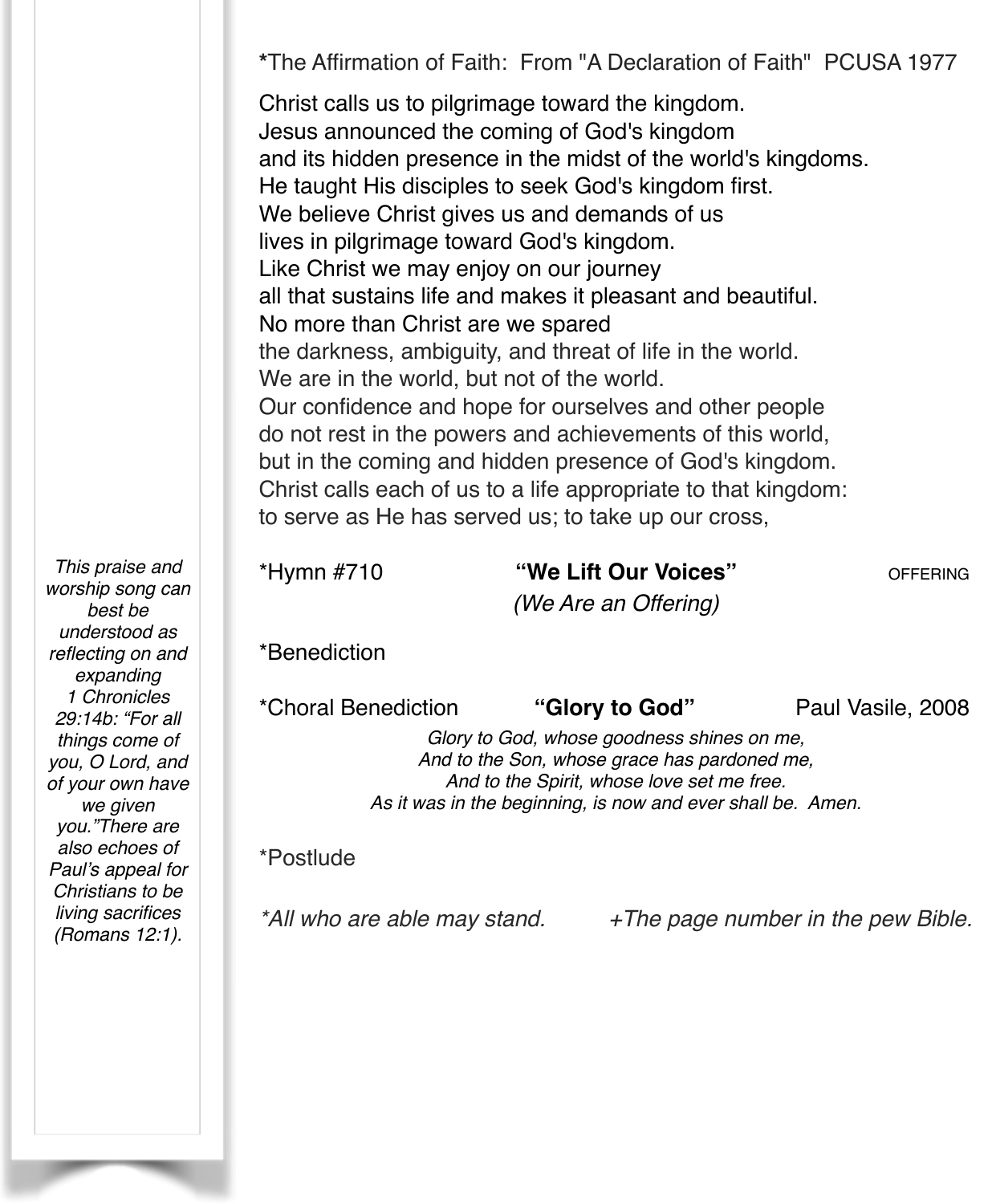| <b>WEEKLY CALENDAR</b> |
|------------------------|
|------------------------|

| Sunday, October 18    |                     | 9:40 am Opening Assembly                     |
|-----------------------|---------------------|----------------------------------------------|
|                       |                     | 10:00 am Sunday School                       |
|                       | 11:00 am Worship    |                                              |
|                       |                     | 2:00-8:00 pm Elder Training, Room 304        |
|                       |                     | 4:00-7:00 pm Youth Fellowship                |
| Tuesday, October 20   |                     | 6:30 am Coffee in Room 304                   |
|                       |                     | 7:00-7:30 am SonRise Worship, Room 304       |
|                       |                     | 6:00 pm Session Meeting, Room 304            |
| Wednesday, October 21 |                     | 10:00 am Bible Study, Church Office Building |
|                       | 5:15-7:00 pm LOGOS! |                                              |
|                       |                     | 6:00 pm Handbells                            |
|                       |                     | 7:30 pm Choir Practice                       |

## **NOTES AND ANNOUNCEMENTS**

- **" Elders-elect (Class of 2018)** Nick Baker, Ann Carter, Nell Sloan, Joe Tillman, and Susan Walters will meet today for officer training with Phil Gladden from 2:00 - 8:00 p.m. Please keep our new elders in your prayers as they prepare to be ordained and installed in January.
- **The session** will meet on Tuesday, October 20 at 6:00 p.m. in Room 304. If you have any business or concerns for the session to consider, please speak to one of the elders or the minister.
- " **Please join** the minister for a Bible study on 2 Corinthians 8:1 9:15 on Wednesday, October 21 at 10:00 a.m. in the Church Office Building.
- **HAPPY HEART HEALING PILLOWS MINISTRY.......**The pillows are just the right size, shape and density to provide relief from the pain of the arm rubbing against the body following breast cancer reconstructive surgery or radiation therapy. They are particularly useful to cushion the pressure from a car seatbelt. The women who have received a pillow have been so appreciative both for the physial comfort it gave them and the reassurance that people cared about them. Pillows are available from Shirley Carlton 285-2906 and Joey Fussell 285-4538.



## **FEED OUR HUNGRY CHILDREN/ BACKPACK MINISTRY OFFERING SUNDAY, OCTOBER 25**



An extension of the Duplin Christian Outreach Ministries During the 2014-2015 school year, this ministry received \$31,229 in contributions from individuals and twenty-five churches, foundations, and other organizations. 5,788 food packs (11,576 meals) were given to schoolchildren. Thanks for your contributions!